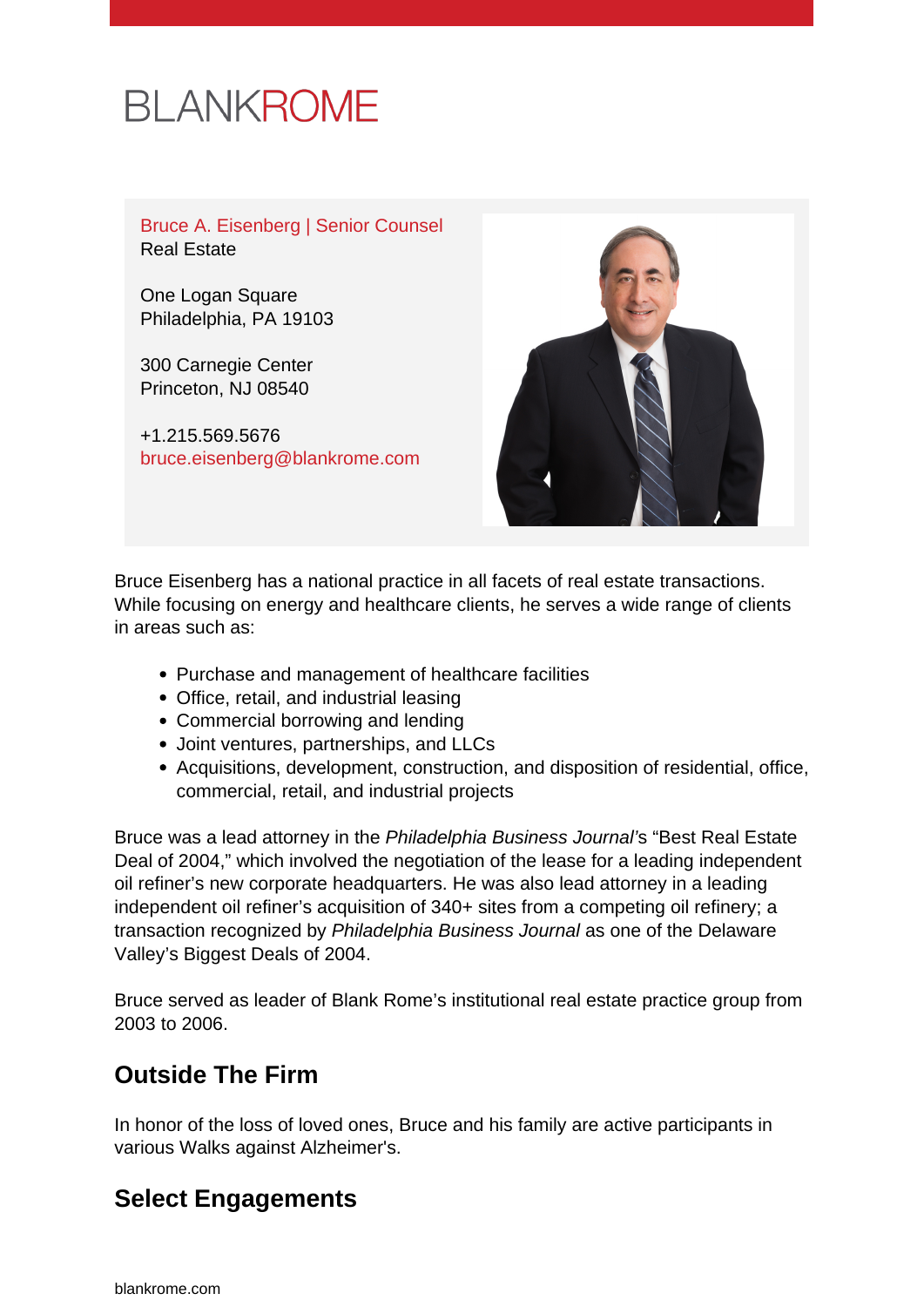#### **Healthcare**

The acquisition, leasing, management and operation of independent, assisted living, memory care, and nursing services at facilities located in over 20 states and the District of Columbia.

#### **Energy**

- Delta Air Lines, Inc. and its subsidiary, in connection with their \$180 million purchase of a refinery in Trainer and Marcus Hook, Delaware County, PA, and associated assets from affiliates of Phillips 66 (formerly ConocoPhillips), and their mortgage transaction to BP.
- A leading independent oil refiner and marketer, in (i) the acquisition of 1100+ sites in 18 states in five separate transactions, (ii) the 221,000 square foot lease for its new corporate headquarters, and (iii) the 100,000 square foot lease for its back-office operations.
- The real estate subsidiary of a leading independent oil refiner and marketer, in its purchase, development, construction, leasing, management, finance, and sale of its entire office, residential, retail, and industrial portfolio, including its \$607 million multiple-lender loan modification of all of the company's recourse debt.
- An affiliate of an international coke (fuel) plant operator, in the acquisition of approximately 47 acres of land in Granite City, IL, on which the client constructed a \$300 million coke plant to service the seller, an international integrated steel producer.

#### **Leasing**

- An owner and developer of office properties, in the construction and 87,000-square-foot lease of an office building in Mt. Laurel, NJ.
- Blank Rome LLP, as real estate leasing counsel to Firm in a 223,000-squarefoot lease extension for Philadelphia office, along with leases of Firm's Washington, D.C.; Wilmington; Princeton; Houston; Los Angeles; and Florida offices.

#### **Development**

• New Jersey municipality, as redevelopment entity covering a 1000+ acre residential, recreational, and commercial redevelopment.

### **Admissions**

- Pennsylvania
- New Jersey

# **Memberships**